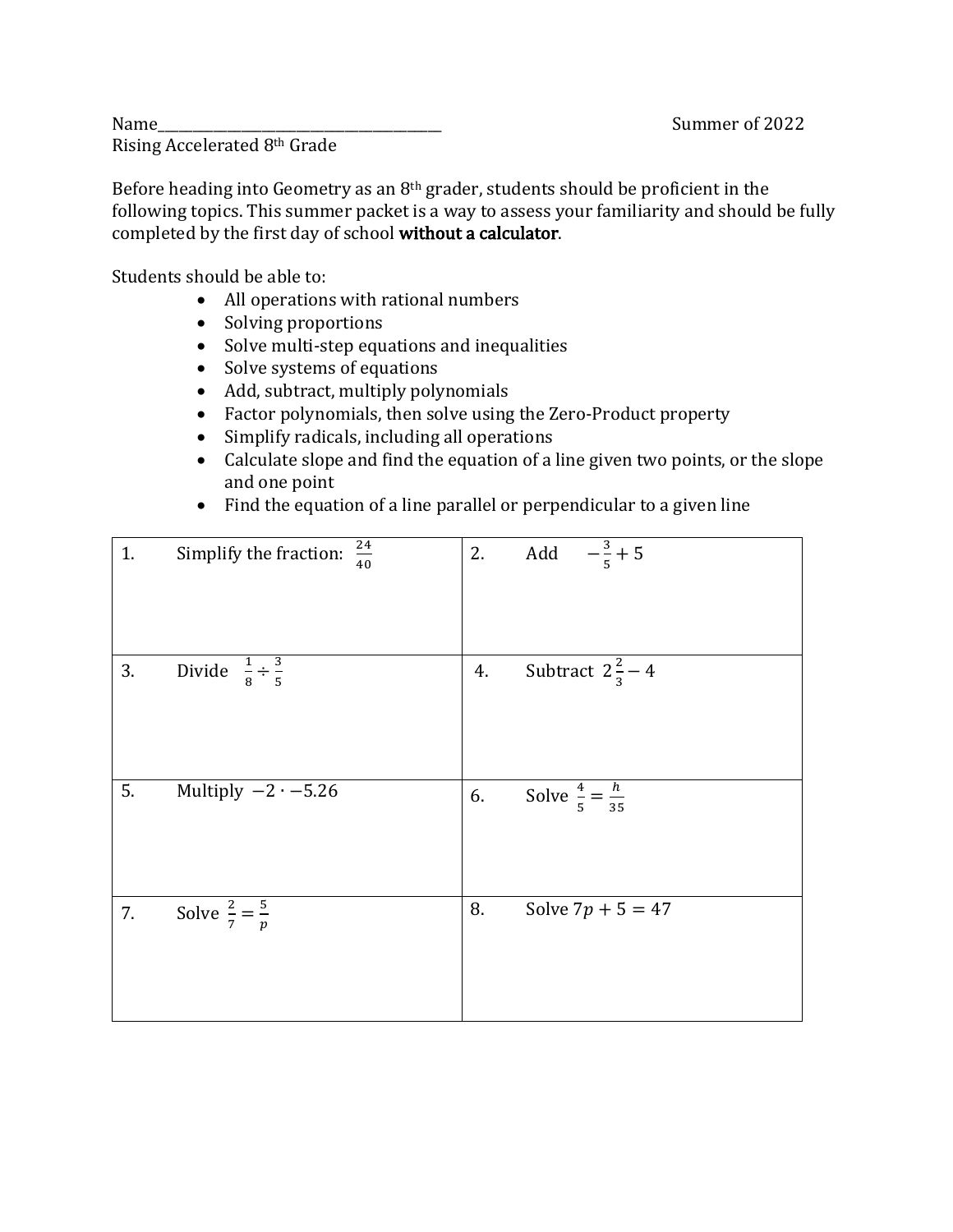| Solve $2q - 7 = 31$<br>9.                   | 10. Solve $\frac{e}{5} - 6 = -9$         |
|---------------------------------------------|------------------------------------------|
| Solve $\frac{d}{3} + 4 = 1$                 | Solve $\frac{x+3}{5} = 12.2$             |
| 11.                                         | 12.                                      |
| 13. Evaluate the expression for $g = 9$ :   | 14. Evaluate the expression for $x = -2$ |
| $\frac{g}{3}$ + (-2)                        | $x^2 - 12$                               |
| 15. Solve $-3x + 9 > 10$                    | 16. Solve $-\frac{1}{2}x + 7 \le 12$     |
| 17. Solve the system:                       | 18. Solve the system:                    |
| $3x - 2y = 7$                               | $3x - y = 23$                            |
| $2x + 2y = 8$                               | $4x + 3y = 48$                           |
| 19. Add                                     | 20. Subtract                             |
| $(x^3 - 5x^2 + 4x - 9) + (x^3 - 3x^2 + 10)$ | $(5x4 + 8x2 - 8x + 12) - (9x4 - 10x2)$   |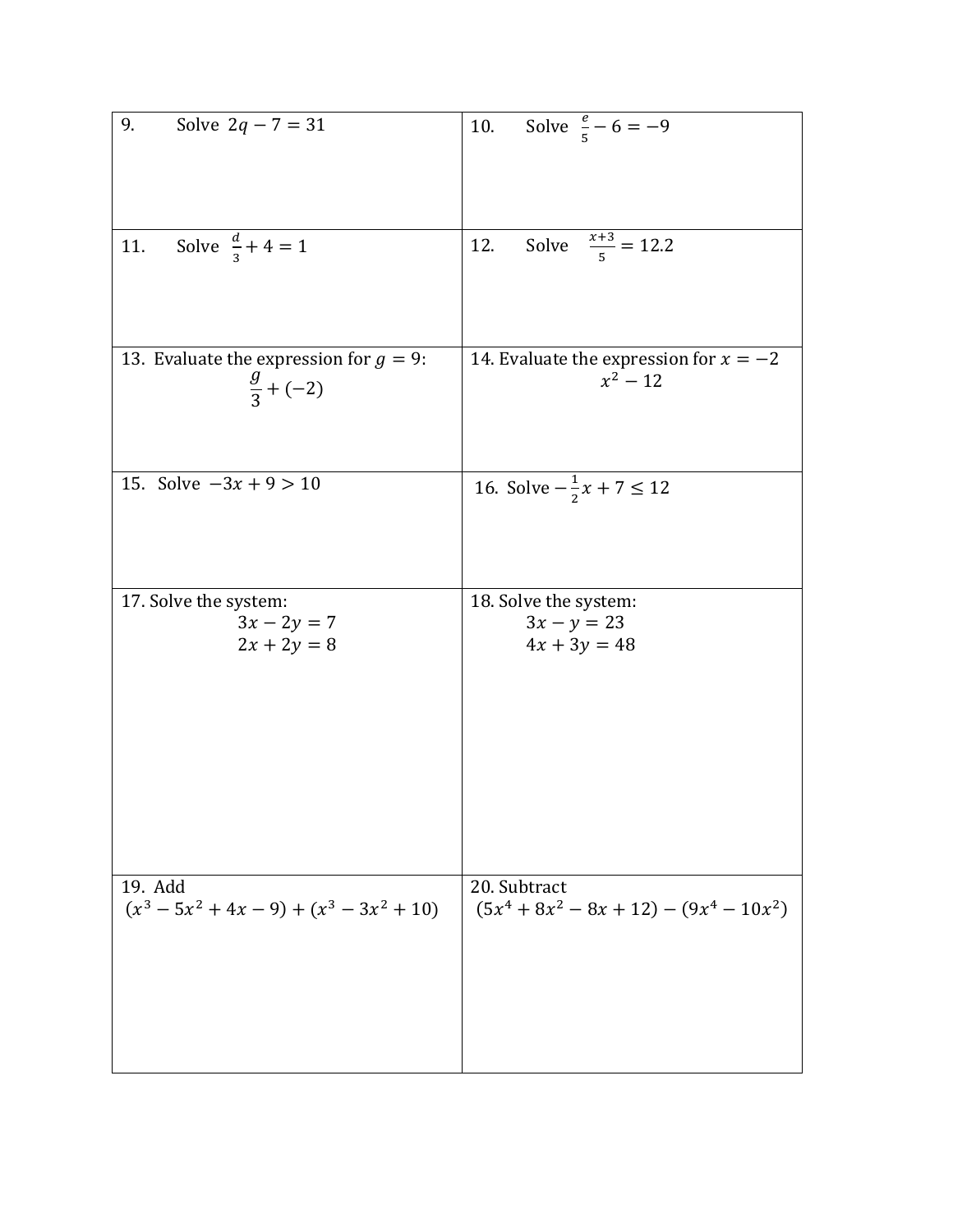| 21. Multiply                   | 22. Multiply                        |
|--------------------------------|-------------------------------------|
| $(x^2-4x)(x^2+3x-8)$           |                                     |
|                                | $\left(2x-\frac{3}{2}\right)(x+10)$ |
|                                |                                     |
|                                |                                     |
|                                |                                     |
|                                |                                     |
|                                |                                     |
|                                |                                     |
|                                |                                     |
|                                |                                     |
|                                |                                     |
| 23. Multiply                   | 24. Factor                          |
| $(3x-4)^2$                     | $x^2 - 8x + 7$                      |
|                                |                                     |
|                                |                                     |
|                                |                                     |
|                                |                                     |
|                                |                                     |
| 25. Factor                     | 26. Factor and solve for $x$ .      |
| $4x^2 - 25$                    | $3x^2 - 27 = 0$                     |
|                                |                                     |
|                                |                                     |
|                                |                                     |
|                                |                                     |
|                                |                                     |
|                                |                                     |
|                                |                                     |
|                                |                                     |
| 27. Factor and solve for $x$ . | 28. Solve using any method:         |
| $2x^2 - 3x - 5 = 0$            | $x^2 - 10x = 39$                    |
|                                |                                     |
|                                |                                     |
|                                |                                     |
|                                |                                     |
|                                |                                     |
|                                |                                     |
| 29. Solve using any method:    | 30. Simplify.                       |
|                                |                                     |
| $2x^2 = 18$                    |                                     |
|                                | $\frac{64}{100}$                    |
|                                |                                     |
|                                |                                     |
|                                |                                     |
| 31. Simplify                   | 32. Simplify                        |
| $\sqrt{128}$                   | $\sqrt{300x^3}$                     |
|                                |                                     |
|                                |                                     |
|                                |                                     |
|                                |                                     |